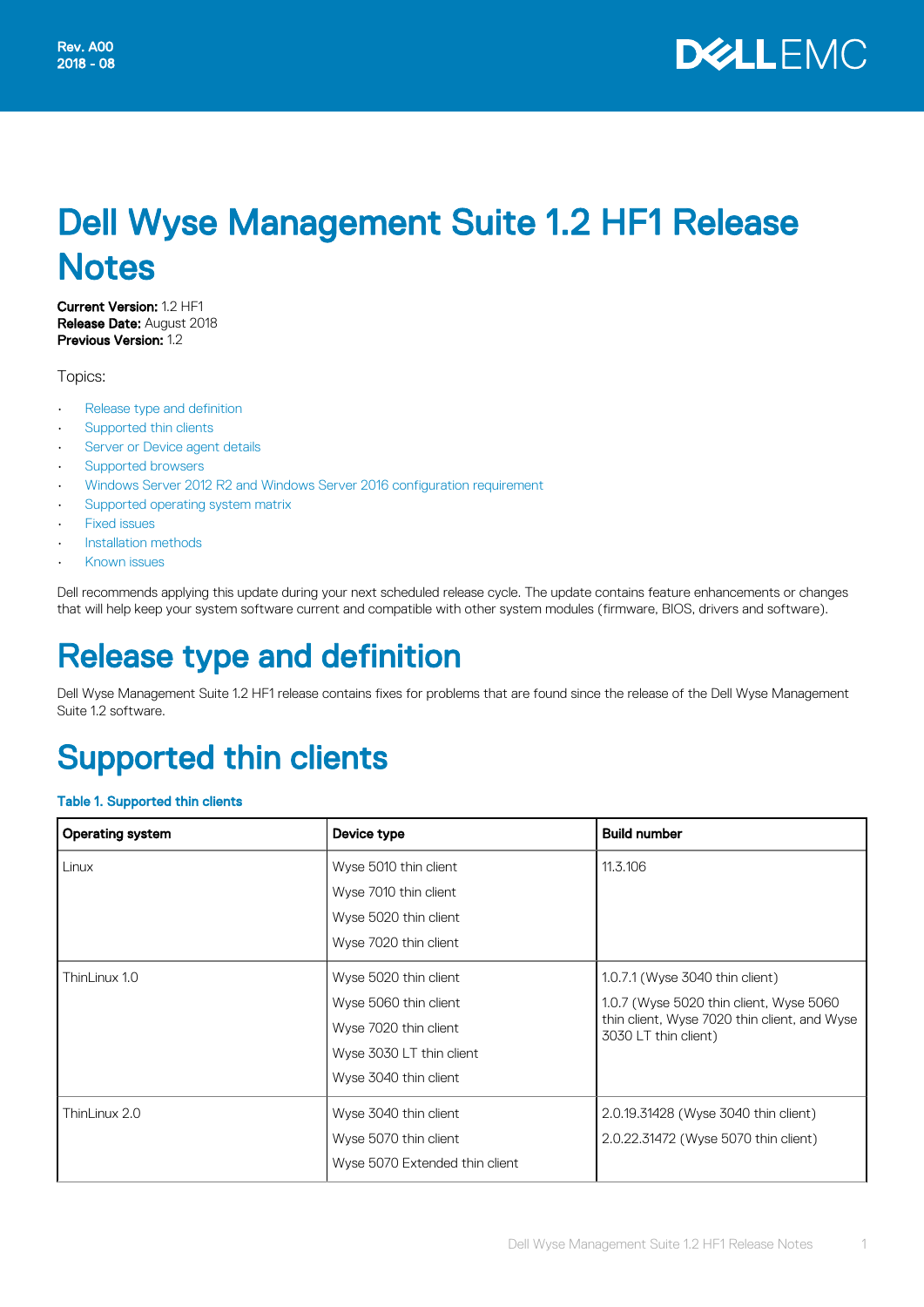| <b>Operating system</b>                                                    | Device type                                                                                                                                                                                                                                                                | <b>Build number</b>                |
|----------------------------------------------------------------------------|----------------------------------------------------------------------------------------------------------------------------------------------------------------------------------------------------------------------------------------------------------------------------|------------------------------------|
| Windows Embedded Standard 7 (WES7)<br>Windows Embedded Standard 7P (WES7P) | Wyse 5010 thin client<br>Wyse 7010 thin client<br>Wyse 5020 thin client<br>Wyse 7020 thin client<br>Wyse 3030 thin client<br>Wyse 7010 Extended thin client<br>Wyse 5010 thin client                                                                                       | 7076 and 7077<br>7065, 7066, 7067  |
|                                                                            | Wyse 7010 thin client<br>Wyse 5020 thin client<br>Wyse 7020 thin client<br>Wyse 7010 Extended thin client                                                                                                                                                                  |                                    |
|                                                                            | Wyse 7040 thin client                                                                                                                                                                                                                                                      | 7065                               |
|                                                                            | Latitude 3460 mobile thin client                                                                                                                                                                                                                                           | 7065                               |
|                                                                            | Latitude E7270 mobile thin client                                                                                                                                                                                                                                          | 7065                               |
|                                                                            | Wyse 5060 thin client                                                                                                                                                                                                                                                      | 7067                               |
| Windows 10 IoT Enterprise (WIE10)                                          | Wyse 5020 thin client<br>Wyse 7020 thin client<br>Latitude 3480 mobile thin client<br>Latitude 5280 mobile thin client<br>Wyse 5070 thin client<br>Wyse 5070 Extended thin client                                                                                          | 0A62                               |
| Windows Embedded 8 Standard (WE8S)                                         | Wyse 5010 thin client<br>Wyse 7010 thin client<br>Wyse 5020 thin client<br>Wyse 7020 thin client                                                                                                                                                                           | 930                                |
| ThinOS                                                                     | Wyse 5040 AIO<br>Wyse 3010 thin client<br>Wyse 3020 thin client<br>Wyse 5010 thin client (ThinOS, PCOIP)<br>Wyse 7010 thin client<br>Wyse 3030 LT thin client<br>Wyse 5060 thin client<br>Wyse 3040 thin client<br>Wyse 5070 thin client<br>Wyse 5070 Extended thin client | 8.4_009, 8.4_105, 8.4_112, 8.5_008 |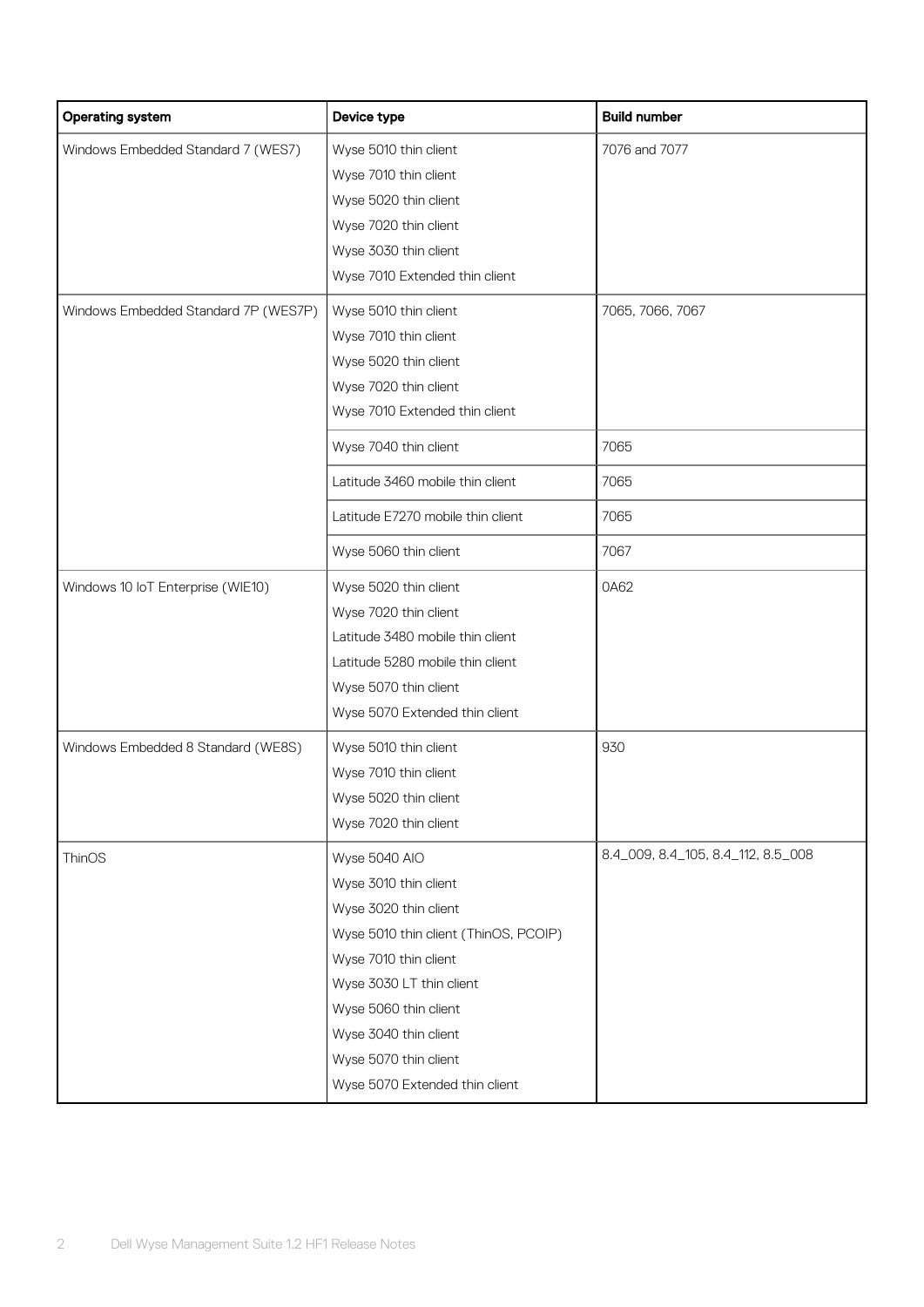### <span id="page-2-0"></span>Server or Device agent details

#### Table 2. Server/Device agent details

| Server/Device name                    | File name                 | Version   |
|---------------------------------------|---------------------------|-----------|
| Wyse Management Suite server          | WMS 1.2 HF1.exe           | 40599     |
| Unified Wyse Device Agent for Windows | WDA 14.2.0.54 Unified.exe | 14.2.0.54 |

### (i) NOTE:

Wyse Device Agent 14.2.0.54 agent is not tested with Wyse Device Manager.

## Supported browsers

#### Table 3. Browser details

| <b>Browsers</b>   | Version             |
|-------------------|---------------------|
| Chrome            | 66.0.3359 and later |
| Firefox           | 56.0 and later      |
| Internet Explorer | 11.0 and later      |

## Windows Server 2012 R2 and Windows Server 2016 configuration requirement

#### Table 4. Windows Server 2012 R2 and Windows Server 2016 configuration requirement

| Server requirement for Wyse Management Suite for 50,000<br>devices  | Minimum CPU requirements-4 CPU<br>Minimum disk space-120 GB<br>Minimum memory RAM-16 GB                 |
|---------------------------------------------------------------------|---------------------------------------------------------------------------------------------------------|
| Server requirement for Wyse Management Suite for 120,000<br>devices | Minimum CPU requirements-16 CPU<br>Minimum disk space-200 GB<br>Minimum memory RAM-32 GB<br>NIC cards-4 |

### Supported operating system matrix

#### Table 5. Supported operating system matrix

| Operating system                  | <b>Wyse Management Suite</b><br>server | <b>Wyse Management Suite</b><br>repository | Remote database |
|-----------------------------------|----------------------------------------|--------------------------------------------|-----------------|
| Windows Server 2012 R2<br>English | Yes                                    | Yes                                        | Yes             |
| Windows Server 2012 R2<br>French  | Yes                                    | Yes                                        | <b>No</b>       |
| Windows Server 2012 R2 Italian    | Yes                                    | Yes                                        | <b>No</b>       |
| Windows Server 2012 R2<br>German  | Yes                                    | Yes                                        | No.             |
| Windows Server 2012 R2<br>Spanish | Yes                                    | Yes                                        | <b>No</b>       |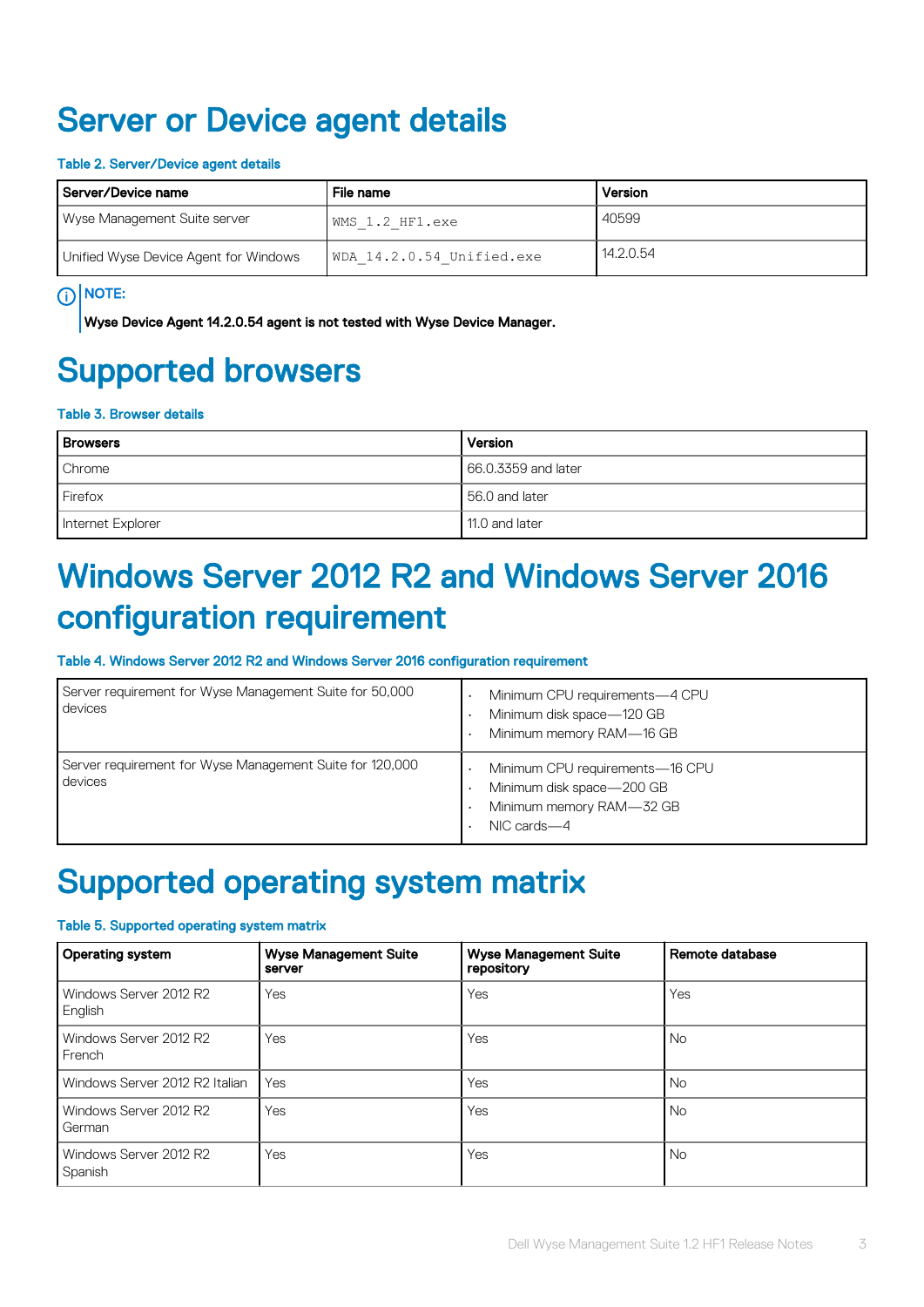<span id="page-3-0"></span>

| Operating system            | <b>Wyse Management Suite</b><br>server | <b>Wyse Management Suite</b><br>repository | Remote database |
|-----------------------------|----------------------------------------|--------------------------------------------|-----------------|
| Windows Server 2016 English | Yes                                    | Yes                                        | Yes             |
| Windows Server 2016 French  | Yes                                    | Yes                                        | <b>No</b>       |
| Windows Server 2016 Italian | Yes                                    | Yes                                        | <b>No</b>       |
| Windows Server 2016 German  | Yes                                    | Yes                                        | <b>No</b>       |
| Windows Server 2016 Spanish | Yes                                    | Yes                                        | No.             |

# Fixed issues

#### Table 6. Fixed issues

| <b>Issue number</b> | <b>Description</b>                                                                                                                                                        |
|---------------------|---------------------------------------------------------------------------------------------------------------------------------------------------------------------------|
| STRATUS-17613       | When a single device is under a multilevel child group, you cannot schedule the application policy.                                                                       |
| STRATUS-17591       | The viewer role profile cannot view the custom wallpaper, after migrating from Wyse Management Suite<br>version 1.1 or 1.0 to the latest version.                         |
| STRATUS-17618       | Upgrading from Wyse Management Suite version 1.1 to version 1.2 fails because the Wyse Management Suite<br>database password contains special characters such as, ? or *. |
| STRATUS-17732       | If database password has special character such as  , then the installer displays a message to change or<br>update the password.                                          |
| STRATUS-17651       | For Windows Embedded Standard WDA version 14.2.0.54, the configuration by using Wyse Management<br>Suite server must complete even if the server is not reachable.        |

## Installation methods

Dell Wyse Management Suite version 1.2 HF1 is a full installer. You can download the installer file and install the server. If the server is already installed, then you can upgrade it to the latest version. For more details, see *Dell Wyse Management Suite version 1.2 Quick Start Guide*.

### Installing Dell Wyse Management Suite version 1.2 HF1

To install Dell Wyse Management Suite version 1.2 HF, do the following:

- 1. Copy the Dell Wyse Management Suite version 1.2 HF1 installer file (WMS\_1.2\_HF1.exe) to the server.
- 2. Double-click the WMS 1.2 HF1.exe file.

 $\cap$  NOTE: If the database password contains any special characters, such as ' " \ | and space, then the installer displays a warning message. The following table provides the list of special characters that is supported in Dell Wyse Management Suite version 1.2 HF1:

| Special characters | Admin password | Database password | Dell Wyse Management Suite<br>version 1.2 HF1 |
|--------------------|----------------|-------------------|-----------------------------------------------|
| $\sim$             | Yes            | Yes               | Supported                                     |
|                    | Yes            | Yes               | Supported                                     |
| @                  | Yes            | Yes               | Supported                                     |
| $\frac{1}{2}$      | <b>Yes</b>     | Yes               | Supported                                     |
| $\vert \theta$     | Yes            | Yes               | Supported                                     |

#### Table 7. Supported special characters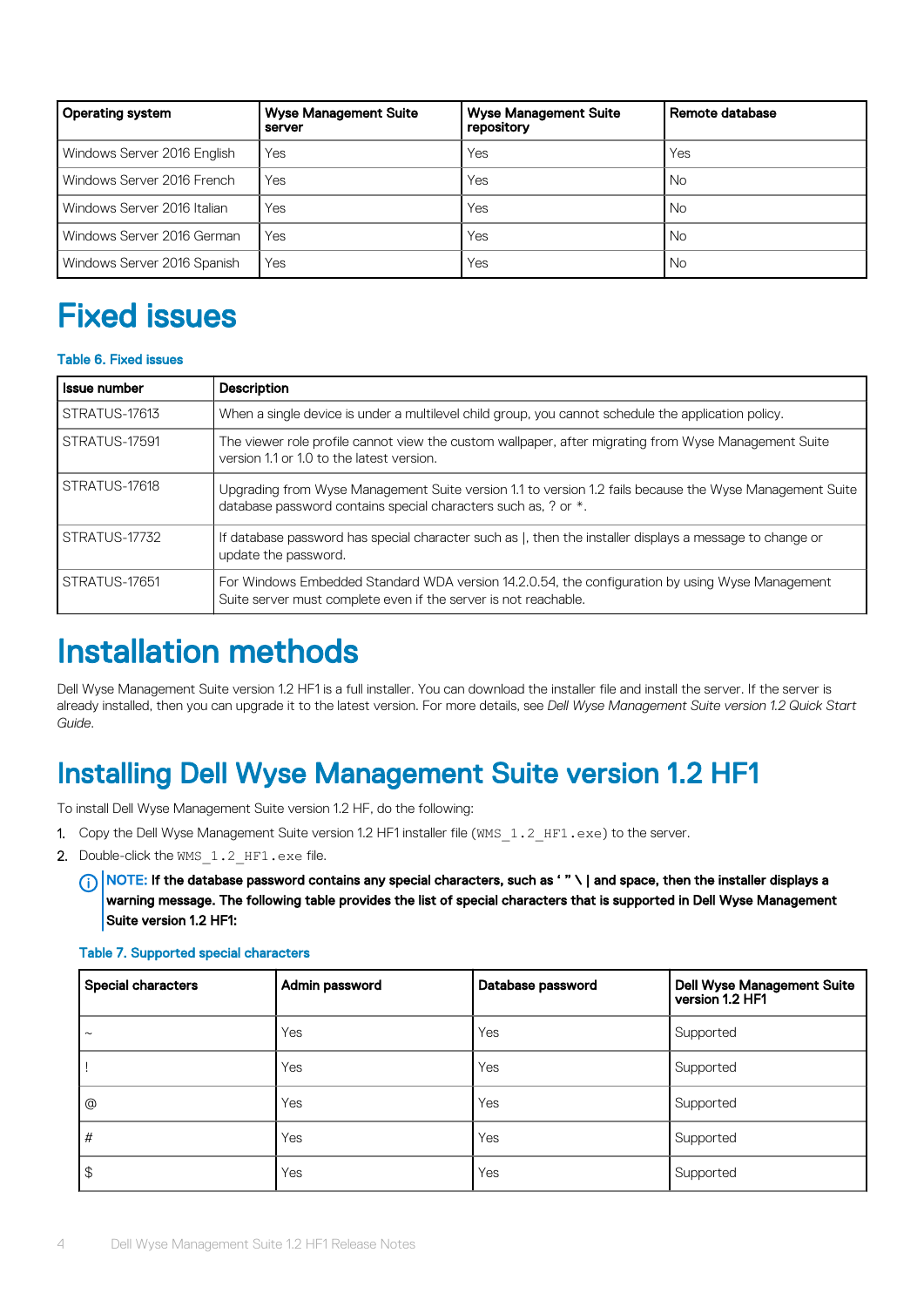| <b>Special characters</b>           | Admin password | Database password | Dell Wyse Management Suite<br>version 1.2 HF1 |
|-------------------------------------|----------------|-------------------|-----------------------------------------------|
| $\%$                                | Yes            | Yes               | Supported                                     |
| Λ                                   | Yes            | Yes               | Supported                                     |
| $\&$                                | Yes            | Yes               | Supported                                     |
| $\ast$                              | Yes            | Yes               | Supported                                     |
| $\left($                            | Yes            | Yes               | Supported                                     |
| $\mathcal{C}$                       | Yes            | Yes               | Supported                                     |
| "-" (hyphen)                        | Yes            | Yes               | Supported                                     |
| $"+"$ (Plus)                        | Yes            | Yes               | Supported                                     |
|                                     | Yes            | Yes               | Supported                                     |
| $\mathcal{L}$                       | Yes            | Yes               | Supported                                     |
| t.                                  | Yes            | Yes               | Supported                                     |
|                                     | Yes            | Yes               | Supported                                     |
|                                     | Yes            | Yes               | Blocked                                       |
| $\ddot{\cdot}$                      | Yes            | Yes               | Supported                                     |
| ?                                   | Yes            | Yes               | Supported                                     |
| $\, >$                              | Yes            | Yes               | Supported                                     |
| $\,<$                               | Yes            | Yes               | Supported                                     |
| $\overline{\phantom{0}}$<br>(grave) | Yes            | Yes               | Supported                                     |
| _(underscore)                       | Yes            | Yes               | Supported                                     |
| $"="" = " (equal)$                  | Yes            | Yes               | Supported                                     |
|                                     | Yes            | Yes               | Supported                                     |
|                                     | Yes            | Yes               | Supported                                     |
|                                     | Yes            | Yes               | Supported                                     |
| $\overline{\phantom{a}}$            | Yes            | Yes               | Supported                                     |
| $\mathsf{I}$                        | Yes            | Yes               | Blocked                                       |
| N                                   | Yes            | Yes               | Blocked                                       |
| $\rm H$                             | Yes            | Yes               | Blocked                                       |

### Upgrading Dell Wyse Management Suite version 1.2 HF1

To upgrade Dell Wyse Management Suite version 1.2 HF1, do the following: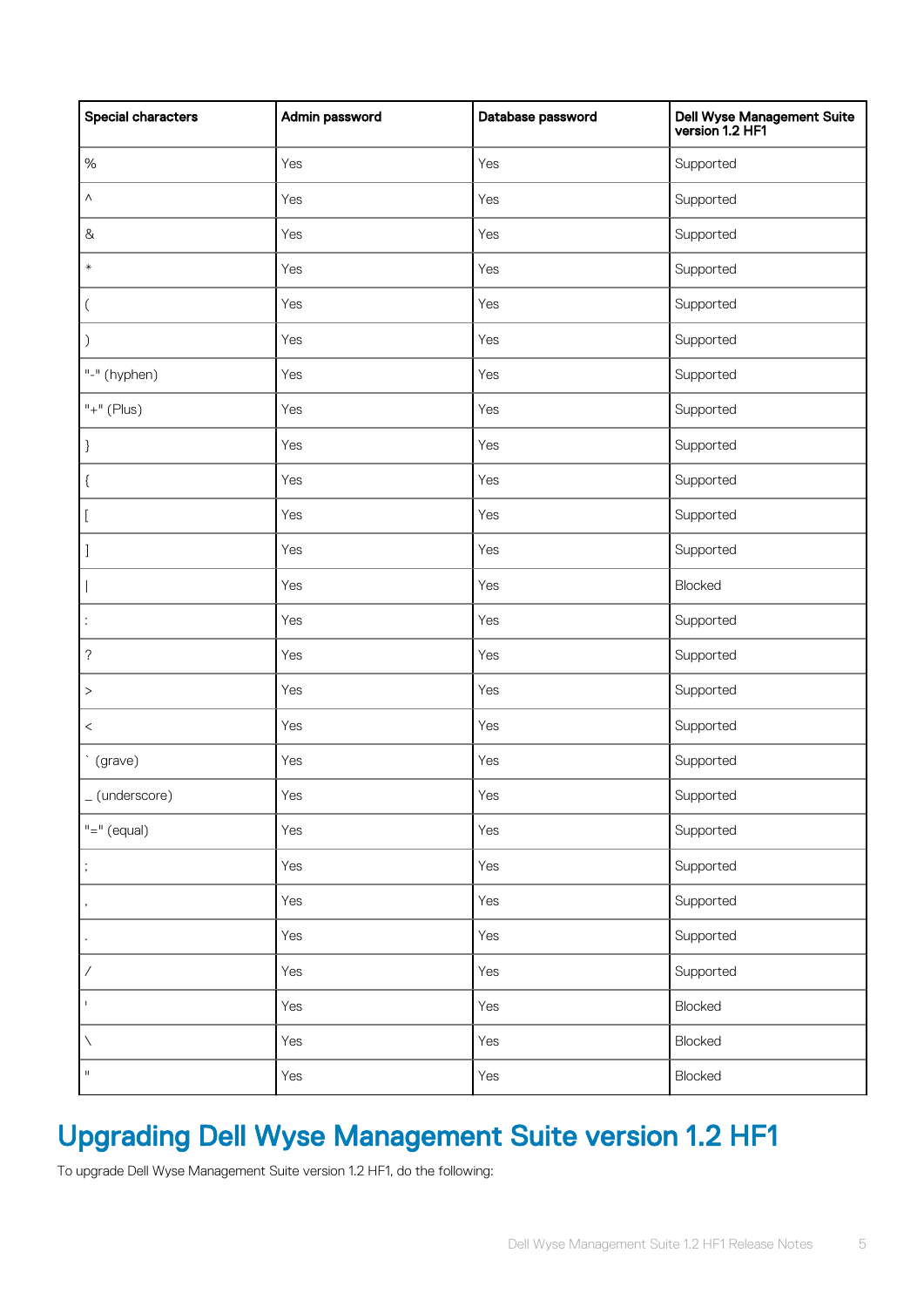- <span id="page-5-0"></span>1. Copy the Dell Wyse Management Suite version 1.2 HF1 installer (WMS\_1.2\_HF1.exe) file to the server where you have installed the previous version.
- 2. Double-click the  $WMS_1.2_HFI.exe file.$
- 3. Click Next.
- 4. Click **Next** to start the upgrade process.

The following table provides the information about the supported upgrade path:

#### Table 8. Supported upgrade path

| Upgrading from Dell Wyse Management<br>Suite version 1.0 to Dell Wyse                                      | Path                        | Upgrade support |
|------------------------------------------------------------------------------------------------------------|-----------------------------|-----------------|
| Management Suite version 1.2 HF1                                                                           | $1.0 > 1.2$ HF1             | Yes             |
|                                                                                                            | $1.0 > 1.1 > 1.2$ HF1       | Yes             |
|                                                                                                            | $1.0 > 1.2 > 1.2$ HF1       | Yes             |
|                                                                                                            | $1.0 > 1.1 > 1.2 > 1.2$ HF1 | Yes             |
| Upgrading from Dell Wyse Management<br>Suite version 1.1 to Dell Wyse Management                           | $1.1 > 1.2$ HF1             | Yes             |
| Suite version 1.2 HF1                                                                                      | $1.1 > 1.2 > 1.2$ HF1       | Yes             |
| Upgrading from Dell Wyse Management<br>Suite version 1.02 to Dell Wyse<br>Management Suite version 1.2 HF1 | $1.2 > 1.2$ HF1             | Yes             |

### Known issues

#### Table 9. Known issues

| <b>Issue number</b> | Description                                                                                                                                                                                                            | Workaround              |
|---------------------|------------------------------------------------------------------------------------------------------------------------------------------------------------------------------------------------------------------------|-------------------------|
| STRATUS-17533       | On the Devices page, select a Configuration group and save the filter as<br>default. The issue is observed when the selected groups are not displayed<br>automatically on the Devices page when the page is refreshed. | There is no workaround. |
| STRATUS-17513       | Wallpaper is reset to default when all the resource files are added in the<br>configuration.                                                                                                                           | There is no workaround. |
| STRATUS-17512       | INI and local files are downloaded every time that you restart the Wyse<br>Management Suite software.                                                                                                                  | There is no workaround. |
| STRATUS-17501       | Cloud Connect user role is displayed to the private cloud admin.                                                                                                                                                       | There is no workaround. |
| STRATUS-17488       | Unable to upload a certificate to Wyse Management Suite private cloud as<br>wmssystemadmin.                                                                                                                            | There is no workaround. |
| STRATUS-17444       | Unable to log in to Wyse Management Suite server with Active Directory user<br>credentials when multiple Active Directory server information is added.                                                                 | There is no workaround. |
| STRATUS-17441       | The device receives configuration from the previous group, when managed<br>image policy is configured on a custom group device and moved to default<br>policy group.                                                   | There is no workaround. |
| STRATUS-17404       | For Wyse Software thin clients, the <b>Update now</b> option for configurations is<br>displayed on the app lock screen.                                                                                                | There is no workaround. |
| STRATUS-17403       | When you configure the <b>apply on check-in</b> policy to multiple devices, then<br>the Update now option is displayed on the lock screen.                                                                             | There is no workaround. |
| STRATUS-17390       | During a group and user search, Wyse Management Suite stops responding.                                                                                                                                                | There is no workaround. |
| STRATUS-17368       | The language keyboard cannot be removed from Wyse Management Suite<br>server.                                                                                                                                          | There is no workaround. |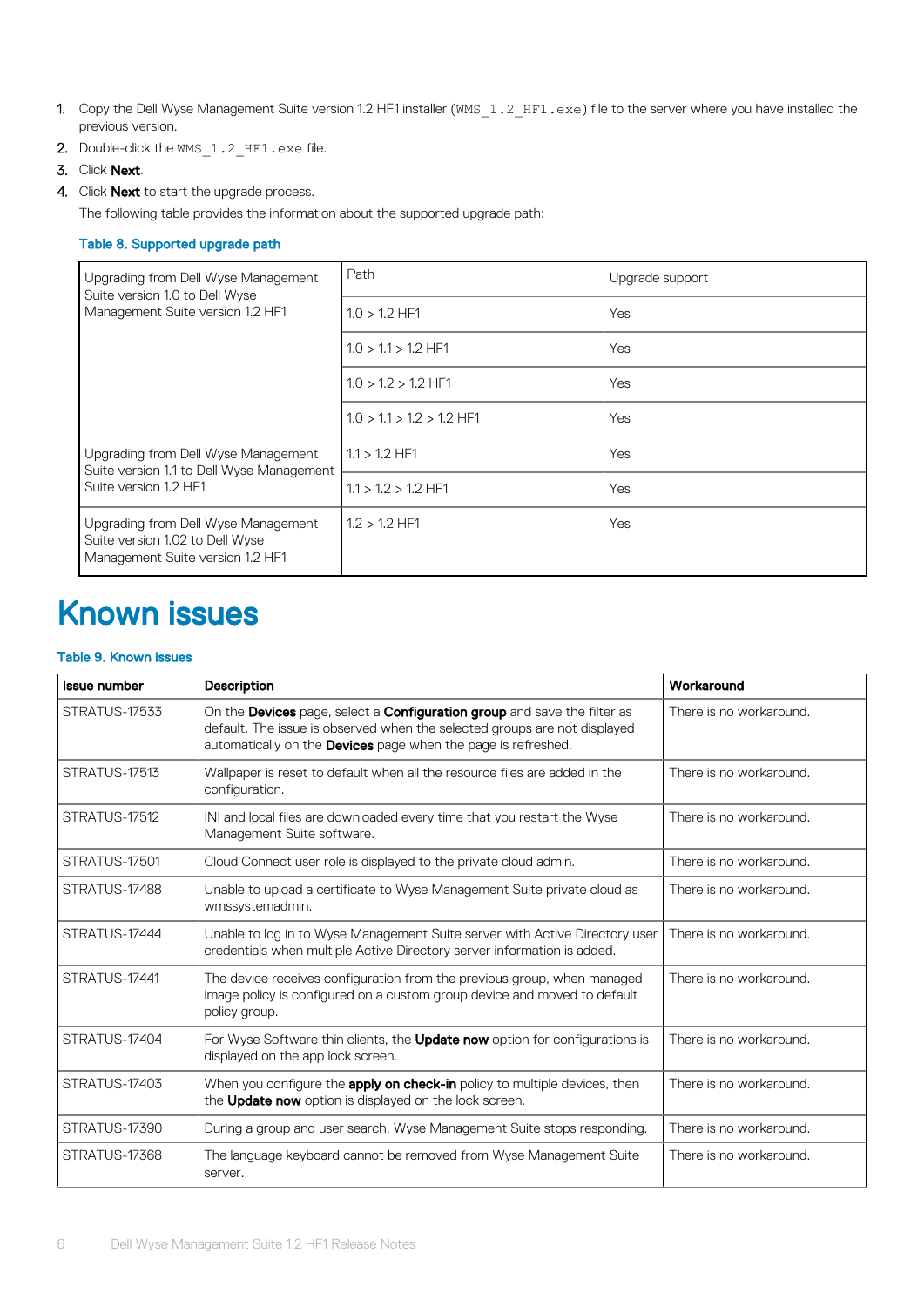| <b>Issue number</b> | Description                                                                                                                                                                                     | Workaround              |
|---------------------|-------------------------------------------------------------------------------------------------------------------------------------------------------------------------------------------------|-------------------------|
| STRATUS-17339       | When you click Update Now, Wyse Device Agent requires few minutes to<br>restart the static IP configured thin client.                                                                           | There is no workaround. |
| STRATUS-17284       | Duplicate device entry is found when you upgrade, downgrade, unregister or<br>reregister WDA.                                                                                                   | There is no workaround. |
| STRATUS-17221       | When dual monitor settings are applied, display on monitor 3 and monitor 4 is<br>not turned off.                                                                                                | There is no workaround. |
| STRATUS-17215       | On the BIOS screen, enable the main USB option and disable the back USB<br>option. The back USB option is working when you insert a USB device.                                                 | There is no workaround. |
| STRATUS-17157       | IEEE settings for WLAN are not displayed on the Groups & Config page.                                                                                                                           | There is no workaround. |
| STRATUS-17143       | CA validation is not authorized with self-signed certificates.                                                                                                                                  | There is no workaround. |
| STRATUS-17081       | Certificate error is displayed when Wyse Management Suite is installed and<br>launched in a workgroup server.                                                                                   | There is no workaround. |
| STRATUS-17061       | Error: Not a valid zip or exe file is displayed when RSP packages on MUI<br>servers are extracted.                                                                                              | There is no workaround. |
| STRATUS-17048       | ThinOS hostname is reset to the default name when general settings policy is<br>pushed from Wyse Management Suite.                                                                              | There is no workaround. |
| STRATUS-16991       | Few display payloads that are applied from Wyse Management Suite are<br>missing in Wyse 5070 thin client.                                                                                       | There is no workaround. |
| STRATUS-16936       | When System Personalization policy is changed without modifying the display<br>section, the thin client with multiple displays (includes the onboard Dual as<br>well) is set to single display. | There is no workaround. |
| STRATUS-16929       | Unable to generate <b>Current Alerts</b> report.                                                                                                                                                | There is no workaround. |
| STRATUS-16919       | A device restarts multiple times, when the server certificate is not installed<br>and the HTTPS is used to download a ThinOS. ini file.                                                         | There is no workaround. |
| STRATUS-16853       | RemoteFX USB, USB redirection for later plug-in, and redirection of other<br>plug n play, are not available for Wyse Software thin clients.                                                     | There is no workaround. |
| STRATUS-16809       | The issue is observed when LocalhostManagerImpl is used for public<br>cloud. The code is applicable for private cloud.                                                                          | There is no workaround. |
| STRATUS-16688       | You can create, configure, and publish VMware View in appliance mode<br>without VMware remote connection.                                                                                       | There is no workaround. |
| STRATUS-16687       | You can create, configure, and publish Internet Explorer in appliance mode<br>without the Remote Browser Connection.                                                                            | There is no workaround. |
| STRATUS-16686       | If the SMTP server is configured before saving 2FA, then the server is not<br>validated.                                                                                                        | There is no workaround. |
| STRATUS-16692       | Duplicate RDP icon is displayed on the client desktop when a device policy<br>exception is created.                                                                                             | There is no workaround. |
| STRATUS-16610       | Unable to launch Remote Desktop session collection.                                                                                                                                             | There is no workaround. |
| STRATUS-16427       | USB lockdown configuration is not applied after you click <b>Update Now</b> , but<br>applies after you log off and log in again.                                                                | There is no workaround. |
| STRATUS-16358       | Policy cannot be changed error appears while adding or removing<br>configuration policy along with the appliance mode.                                                                          | There is no workaround. |
| STRATUS-16256       | Unknown error is observed on the Wyse Device Agent UI after Wyse<br>Converter for PCs is installed.                                                                                             | There is no workaround. |
| STRATUS-15924       | Security and Lockdown, User Settings, Domain Settings, and VNC settings<br>do not have description about the configurations.                                                                    | There is no workaround. |
| STRATUS-15878       | Device hostname changes when you switch the device from LAN to wireless<br>LAN.                                                                                                                 | There is no workaround. |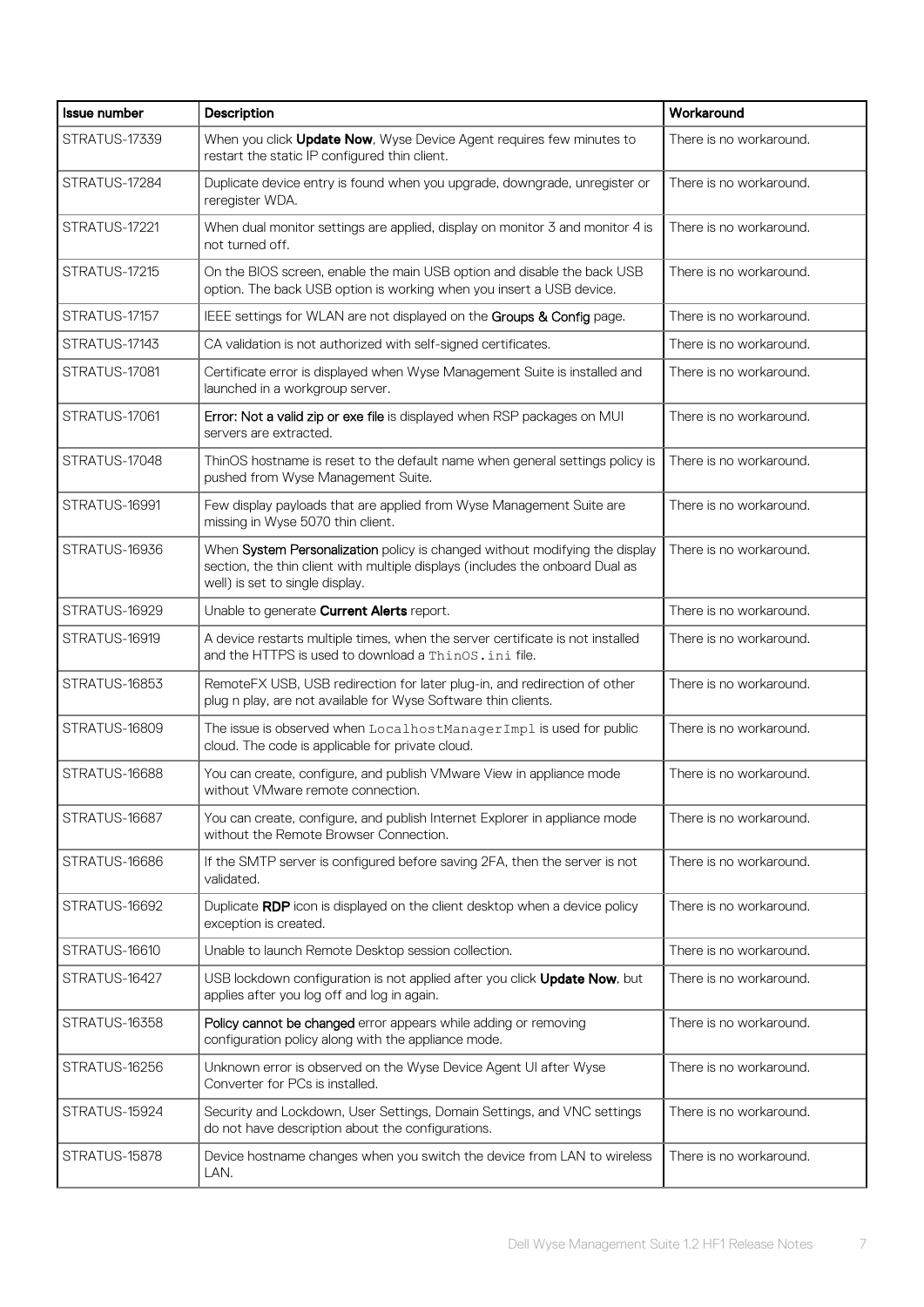| <b>Issue number</b> | Description                                                                                                                                                        | Workaround              |
|---------------------|--------------------------------------------------------------------------------------------------------------------------------------------------------------------|-------------------------|
| STRATUS-15009       | Unable to schedule a Windows 10 IoT Enterprise upgrade through Wyse<br>Management Suite server on a Wyse 5060 thin client running Windows<br>Embedded Standard 7P. | There is no workaround. |
| STRATUS-17544       | Configuring multiple shared drives fails in Windows Embedded Standard<br>client.                                                                                   | There is no workaround. |
| STRATUS-17487       | The groups page slows down when 42,000 groups and 56,000 devices are<br>imported from Wyse Device Manager to Wyse Management Suite using the<br>import tool.       | There is no workaround. |
| STRATUS-17075       | Device is not listed in Jobs page. The Events page displays the status of the<br>devices as <b>Pending</b> or <b>In Progress</b> .                                 | There is no workaround. |
| STRATUS-17747       | The database password does not support the $\setminus$ special character but in the<br>displayed error message, the/special character is not supported.            | There is no workaround. |
| STRATUS-17694       | WDA downgrade process fails on Windows Embedded 8 Standard clients<br>occasionally, as it is unable to know the write filter status.                               | There is no workaround. |
| STRATUS-17738       | The   special character is not supported, but changing the database<br>password from the portal administrator page supports the   special character.               | There is no workaround. |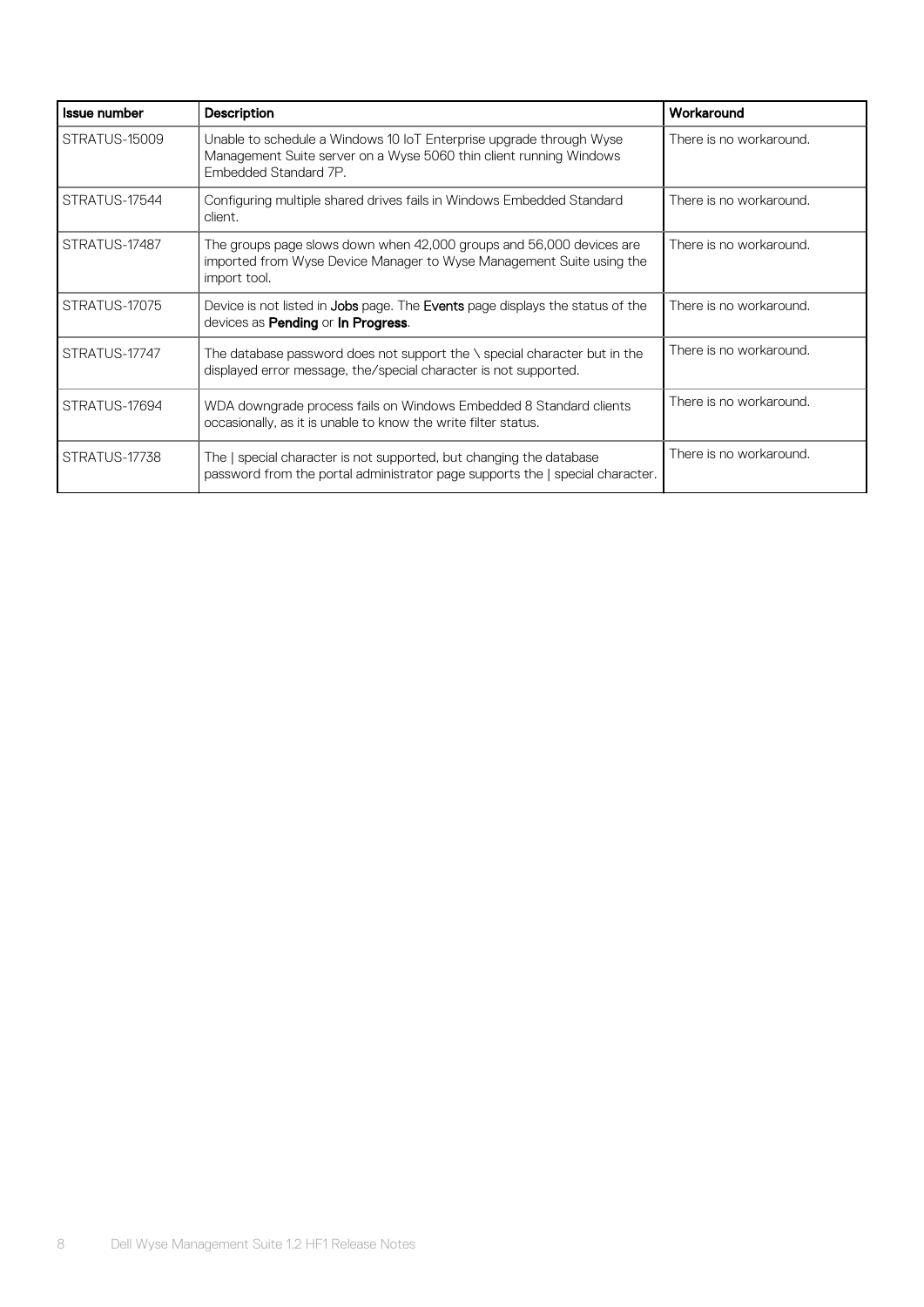© 2018 Dell Inc. or its subsidiaries. All rights reserved. Dell, EMC, and other trademarks are trademarks of Dell Inc. or its subsidiaries. Other trademarks may be trademarks of their respective owners.